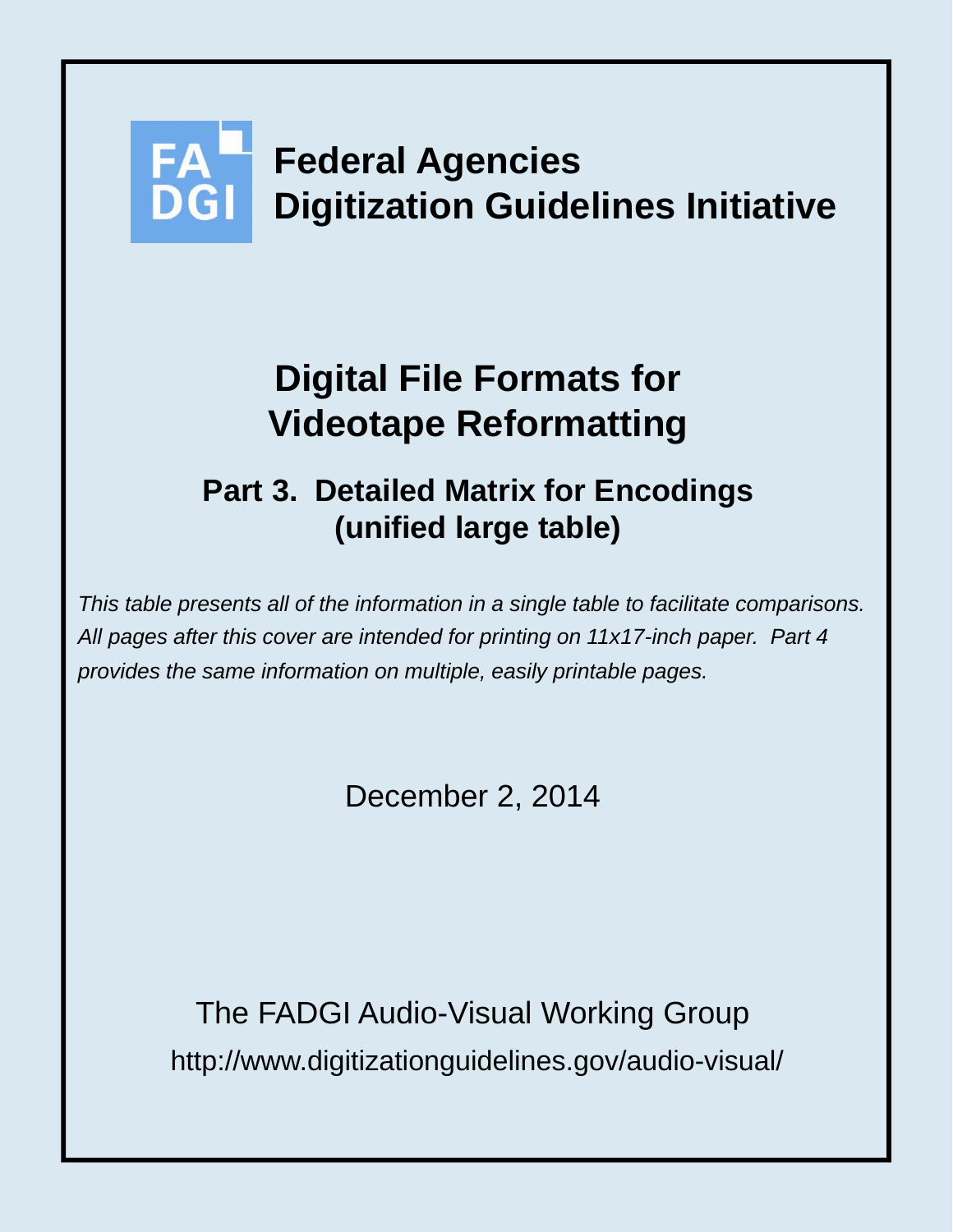| <b>ATTRIBUTES</b>                     | <b>Scoring Conventions</b>   | <b>Considerations</b>                                                                                                                                                                                                                                                                   | Uncompressed 4:2:2, 8-bit<br>(UYVY and YUY2)                                                                                                                                                                                                                                                                                                                                                 | Uncompressed 4:2:2, 10-bit<br>(v210)                                                                                                                                                                                                                                          | JPEG2000 - Lossless                                                                                                                                                                                                                                                                                                                                                                                                                                                                                                                                                                                                                                                                                                                                                                                                                                                                                                                                           | ffv1                                                                                                                                                                                                                                                                                                                                                                                                                                                                                                                                                                                          | MPEG-2 - 4:2:2 Profile/Main Level                                                                                                                                                                                                                                                                                                                                                                                                                                                                                                                                                                                                                                                                                                                                                                                                                                                                                                                                                                                                                                                                                                                                                                                                                  |
|---------------------------------------|------------------------------|-----------------------------------------------------------------------------------------------------------------------------------------------------------------------------------------------------------------------------------------------------------------------------------------|----------------------------------------------------------------------------------------------------------------------------------------------------------------------------------------------------------------------------------------------------------------------------------------------------------------------------------------------------------------------------------------------|-------------------------------------------------------------------------------------------------------------------------------------------------------------------------------------------------------------------------------------------------------------------------------|---------------------------------------------------------------------------------------------------------------------------------------------------------------------------------------------------------------------------------------------------------------------------------------------------------------------------------------------------------------------------------------------------------------------------------------------------------------------------------------------------------------------------------------------------------------------------------------------------------------------------------------------------------------------------------------------------------------------------------------------------------------------------------------------------------------------------------------------------------------------------------------------------------------------------------------------------------------|-----------------------------------------------------------------------------------------------------------------------------------------------------------------------------------------------------------------------------------------------------------------------------------------------------------------------------------------------------------------------------------------------------------------------------------------------------------------------------------------------------------------------------------------------------------------------------------------------|----------------------------------------------------------------------------------------------------------------------------------------------------------------------------------------------------------------------------------------------------------------------------------------------------------------------------------------------------------------------------------------------------------------------------------------------------------------------------------------------------------------------------------------------------------------------------------------------------------------------------------------------------------------------------------------------------------------------------------------------------------------------------------------------------------------------------------------------------------------------------------------------------------------------------------------------------------------------------------------------------------------------------------------------------------------------------------------------------------------------------------------------------------------------------------------------------------------------------------------------------|
|                                       |                              |                                                                                                                                                                                                                                                                                         | 8-bit<br>UYVY, also known as 2vuy<br>YUY2, also known as yuvs                                                                                                                                                                                                                                                                                                                                | 10-bit<br>v210                                                                                                                                                                                                                                                                | 8 or 10-bit lossless<br><b>Broadcast Profiles within the set in Amendment</b><br>-3                                                                                                                                                                                                                                                                                                                                                                                                                                                                                                                                                                                                                                                                                                                                                                                                                                                                           | Version 1 stable since 2006<br>Version 3 incorporates new features like<br>checksums                                                                                                                                                                                                                                                                                                                                                                                                                                                                                                          | <b>ISO/IEC 13818-2</b><br>4:2:2 Profile/Main Level, 50 Mbps, I-frame only                                                                                                                                                                                                                                                                                                                                                                                                                                                                                                                                                                                                                                                                                                                                                                                                                                                                                                                                                                                                                                                                                                                                                                          |
| <b>Sustainability Factors</b>         |                              |                                                                                                                                                                                                                                                                                         |                                                                                                                                                                                                                                                                                                                                                                                              |                                                                                                                                                                                                                                                                               |                                                                                                                                                                                                                                                                                                                                                                                                                                                                                                                                                                                                                                                                                                                                                                                                                                                                                                                                                               |                                                                                                                                                                                                                                                                                                                                                                                                                                                                                                                                                                                               |                                                                                                                                                                                                                                                                                                                                                                                                                                                                                                                                                                                                                                                                                                                                                                                                                                                                                                                                                                                                                                                                                                                                                                                                                                                    |
| <b>Disclosure</b>                     | Good<br>Acceptable<br>Poor   | Does complete technical documentation exist fo<br>this format?<br>Is the format a standard (e.g., ISO)?<br>How stable is the standard?<br>Are source code for associated rendering<br>software, validation tools, and software<br>development kits widely available for this<br>format? | Acceptable<br>Some documentation is available. Published standards do not exist for these<br>codecs, but documentation is available from multiple sources. Some of the be-<br>documentation is brief and available at fource.org. Microsoft and Apple also<br>have some documentation available at their websites. SMPTF ST 377 offers<br>some additional information about these encodings. | Not a published standard. It is attributed to both QuickTime and AJA. Apple<br>has some documentation on the structure and ordering of components of this<br>format on their Apple Ice Floe site. SMPTE ST 377 also offers some additiona<br>information about this encoding. | Two sets of disclosure around this format: ISO/IEC 15444-1:2004. Information<br>technology -- JPEG 2000 image coding system -- Part 1: Core coding system (form<br>name): JPEG 2000 core coding (common name), especially the Broadcast Profiles.<br>and SMPTE ST 422 (although ST 422 is MXF-specific and does not yet specify how<br>to handle interlacing).                                                                                                                                                                                                                                                                                                                                                                                                                                                                                                                                                                                                | Acceptabl<br>Bitstream is fixed and codec is no longer experimental, but documentation<br>remains incomplete. However, there is an organized effort to continue<br>development and documentation of this format. Here is a link to the most recer<br>technical specification: https://github.com/FFmpeg/FFV1/blob/master/ffv1.lyx                                                                                                                                                                                                                                                             | Open published international standard developed by the Moving Picture Experts Group. The<br>specification is available for a fee from ISO (ISO/IEC 13818 and ITU-T Rec. H.222 and H.262).<br>The standard focuses on the encodings and the sequence of bits is well-specified.<br>Also, the source code of the software used to create MPEG-2 is available for a fee.                                                                                                                                                                                                                                                                                                                                                                                                                                                                                                                                                                                                                                                                                                                                                                                                                                                                              |
|                                       | Moderate<br>Wide             | Is this format likely to become obsolete short,<br>medium, or long-term?<br>How widely adopted is the format in the vendo<br>community?<br>Are there user communities/developer<br>communities that are actively discussing the<br>format and its further development?                  | Wide<br>Many cultural heritage institutions use these formats for preservation purpose<br>Vendors also offer good support for the format.<br>The BBC (UYVY) and the National Archives and Records Administration<br>(YUY2) use 8-bit uncompressed codecs for preservation purposes.                                                                                                          | Many cultural heritage institutions use these formats for preservation purpose<br>Vendors also offer good support for the format.                                                                                                                                             | Low to Moderate<br>Some cultural heritage institutions have selected this format for preservation work<br>Vendors also support it, but sometimes offer their own proprietary flavors instead of<br>the profiles articulated in the standard.<br>The Library of Congress' National Audiovisual Conservation Center (NAVCC) uses<br>JPEG2000 Lossless for preservation purposes                                                                                                                                                                                                                                                                                                                                                                                                                                                                                                                                                                                 | Moderate<br>Initially used as an intermediate format (Version 1), but beginning to be used for<br>preservation work (Version 3). It has been adopted in the cultural heritage and<br>open-source communities. Usage in Europe is spreading especially quickly.<br>Additionally, there are a growing number of software tools that can work with the<br>format- ffmpeg and MediaInfo, for example.<br>The City of Vancouver Archives, the National Archives UK, National Televisio<br>of Slovakia (RTVS and National Radio and Television of Slovenia) all use ffv1 fo<br>preservation purpose | Some cultural heritage institutions use this format for preservation purposes. It is also used<br>throughout the community as an intermediate or mezzanine-level format. In broadcast and<br>vendor communities, the format is widely adopted and well-supported.                                                                                                                                                                                                                                                                                                                                                                                                                                                                                                                                                                                                                                                                                                                                                                                                                                                                                                                                                                                  |
| Transparency                          | Good<br>Acceptable           | Transparency refers to the degree to which the<br>digital object is open to direct analysis with<br>basic tools                                                                                                                                                                         | Fairly transparent. UYVY and YUY2 are easily understood and identified free f<br>analysis and playback software like MediaInfo and VLC.                                                                                                                                                                                                                                                      | Fairly transparent. v210 is easily understood and identified by free file analysis<br>and playback software like Medialnfo and VLC.                                                                                                                                           | Acceptable<br>Depending on the specific flavor of the encoding that is used, this format may or ma<br>not be transparent. Proprietary varieties of the format may not be able to be identified<br>and understood by free file analysis and playback software tools like MediaInfo and<br>VI C                                                                                                                                                                                                                                                                                                                                                                                                                                                                                                                                                                                                                                                                 | Acceptabl<br>Fairly transparent. It can be analyzed using the free tools ffprobe, MediaInfo<br>and VI C.                                                                                                                                                                                                                                                                                                                                                                                                                                                                                      | Good<br>Relatively transparent. MPEG-2 is easily understood and identified by free file analysis and<br>playback tools like MediaInfo and VLC                                                                                                                                                                                                                                                                                                                                                                                                                                                                                                                                                                                                                                                                                                                                                                                                                                                                                                                                                                                                                                                                                                      |
| <b>Self-Documentation</b>             | Good<br>Acceptable           | Does the format offer ample documentation<br>(e.g., metadata) that makes the digital object a<br>completely self-describing entity?<br>Does the metadata fully describe the file/file<br>format?                                                                                        | N/A<br>The wrapper is typically responsible for providing this capability.                                                                                                                                                                                                                                                                                                                   | N/f<br>The wrapper is typically responsible for providing this capability.                                                                                                                                                                                                    | Acceptable<br>High wrapper dependency. Revision of SMPTE ST 422 will provide more clarity<br>around scan type and field order.                                                                                                                                                                                                                                                                                                                                                                                                                                                                                                                                                                                                                                                                                                                                                                                                                                | Acceptable<br>High wrapper dependency. Version 3 will be less dependent on the wrapper<br>because it will include information such as display aspect ratio.                                                                                                                                                                                                                                                                                                                                                                                                                                   | Most critical technical metadata is embedded in the file by default, some additional metadata can<br>be added in non-standardized sections of the stream such as Private and User Data areas.<br>Standardized methods for carrying descriptive data (program title and episode number, for<br>example) are specified as well.                                                                                                                                                                                                                                                                                                                                                                                                                                                                                                                                                                                                                                                                                                                                                                                                                                                                                                                      |
| Native Embedded Metadata Capabilities | Good<br>Acceptable<br>Poor   | What embedded metadata standards are<br>available for this format? How mature are the<br>schemas for each?<br>What is the extent of use of the embedded<br>metadata and who is using it?                                                                                                | N/A<br>The wrapper is typically responsible for providing this capability.                                                                                                                                                                                                                                                                                                                   | $N/\ell$<br>The wrapper is typically responsible for providing this capability.                                                                                                                                                                                               | Acceptable<br>A small set of metadata is required: basic image data (height, width, number of<br>components, bit-depth); color specification (see notes on color maintenance below)<br>and a flag indicating the presence or absence of intellectual property information. This<br>may be supplemented by optional information, e.g., capture or display resolution<br>(relating pixel size to physical size) and by data presented in three optional boxes: (<br>a box for XML data (specific recommendations regarding XML are provided in Part 2<br>of the standard and pertain to JPX but may be used in JP2 as well). (2) an IPR box<br>(see technical protection considerations just below), and (3) a UUID box which<br>provides for an object identifier or identifier-references to other digital objects.<br>(described by one commentator as providing a generic mechanism for extending the<br>file format to include application-specific data). | Acceptable<br>Section 4 of the specification indicates that the types of technical metadata<br>required to read and play the file are provided in frame headers. Additional<br>metadata, if any, would be carried by the wrapper format                                                                                                                                                                                                                                                                                                                                                       | For decoding purposes, identification of the syntax is incorporated throughout the stream.<br>Within the Sequence Header technical metadata such as horizontal/vertical size, pixel aspect<br>ratio, frame rate, bit rate, vbv buffer size, and intra and inter quantizer matrices are provided.<br>While support for technical metadata is fairly comprehensive, support for descriptive information<br>is not as complete. Within the ISO/IEC 13818-1 two provisions exist for adding Private<br>(unspecified) Data into the Packetized Elementary Streams (PES). The first is to add the private<br>data into the PES header; the second is to utilize the PES packet data byte field. Private Data is<br>however not coded according to standards specified in the 13818 specification, and its use<br>would therefore be a custom solution possibly not preferable for the purpose of long-term<br>preservation. Private data could include descriptive information about the coding and/or content<br>of the stream<br>Also, the lack of metadata of the type called bibliographic by librarians motivated the MPEG<br>group to develop MPEG-7, a separately standardized structure for metadata to support<br>discovery and other purposes. |
| <b>Impact of Patents</b>              | Possible Impact<br>No Impact | Are there patents related to this format that<br>could have a direct impact on the long-term<br>sustainability of files produced in this format?                                                                                                                                        | No Impact<br>None                                                                                                                                                                                                                                                                                                                                                                            | No Impac<br>None                                                                                                                                                                                                                                                              | No Impact<br>None (assuming Core Coding, Part 1 of the specification)                                                                                                                                                                                                                                                                                                                                                                                                                                                                                                                                                                                                                                                                                                                                                                                                                                                                                         | No Impact<br>None                                                                                                                                                                                                                                                                                                                                                                                                                                                                                                                                                                             | Possible Impact<br>Patent rights cover tools used to create MPEG-2 files, not the files themselves. While you may<br>have to pay a license fee in order to purchase and use an MPEG-2 compliant product your files<br>will not be subject to any licensing restrictions.                                                                                                                                                                                                                                                                                                                                                                                                                                                                                                                                                                                                                                                                                                                                                                                                                                                                                                                                                                           |
| <b>Technical Protection Mechanisn</b> | Possible Impact<br>No Impact | Are there technical protection measures<br>inherent to this format that would prohibit the<br>creation of ample derivatives/other formats?                                                                                                                                              | No Impact<br>No documentation that says YUY2 or UYVY have specific encryption<br>capabilities.                                                                                                                                                                                                                                                                                               | No Impact<br>No documentation that says v210 has specific encryption capabilities.                                                                                                                                                                                            | No Impac<br>Digital Cinema formats rely heavily on encryption, but most likely this is done by the<br>wrapper                                                                                                                                                                                                                                                                                                                                                                                                                                                                                                                                                                                                                                                                                                                                                                                                                                                 | No Impact<br>The encoding itself doesn't provide technical protections.                                                                                                                                                                                                                                                                                                                                                                                                                                                                                                                       | Possible Impact<br>Multiple encryption schemes have been developed for MPEG-2. MPEG-2 encryption can be<br>handled by IPMP or Intellectual Property Management and Protection (ISO 13818-11).<br>IPMP is a form of digital rights management and it maintains compatibility among MPEG-2<br>systems. Other, less wide-spread and completely proprietary encryption systems have been<br>used, these included DigiCipherII and others.<br>Conditional Access Tables are another form of content protection (ISO 13818-1).                                                                                                                                                                                                                                                                                                                                                                                                                                                                                                                                                                                                                                                                                                                           |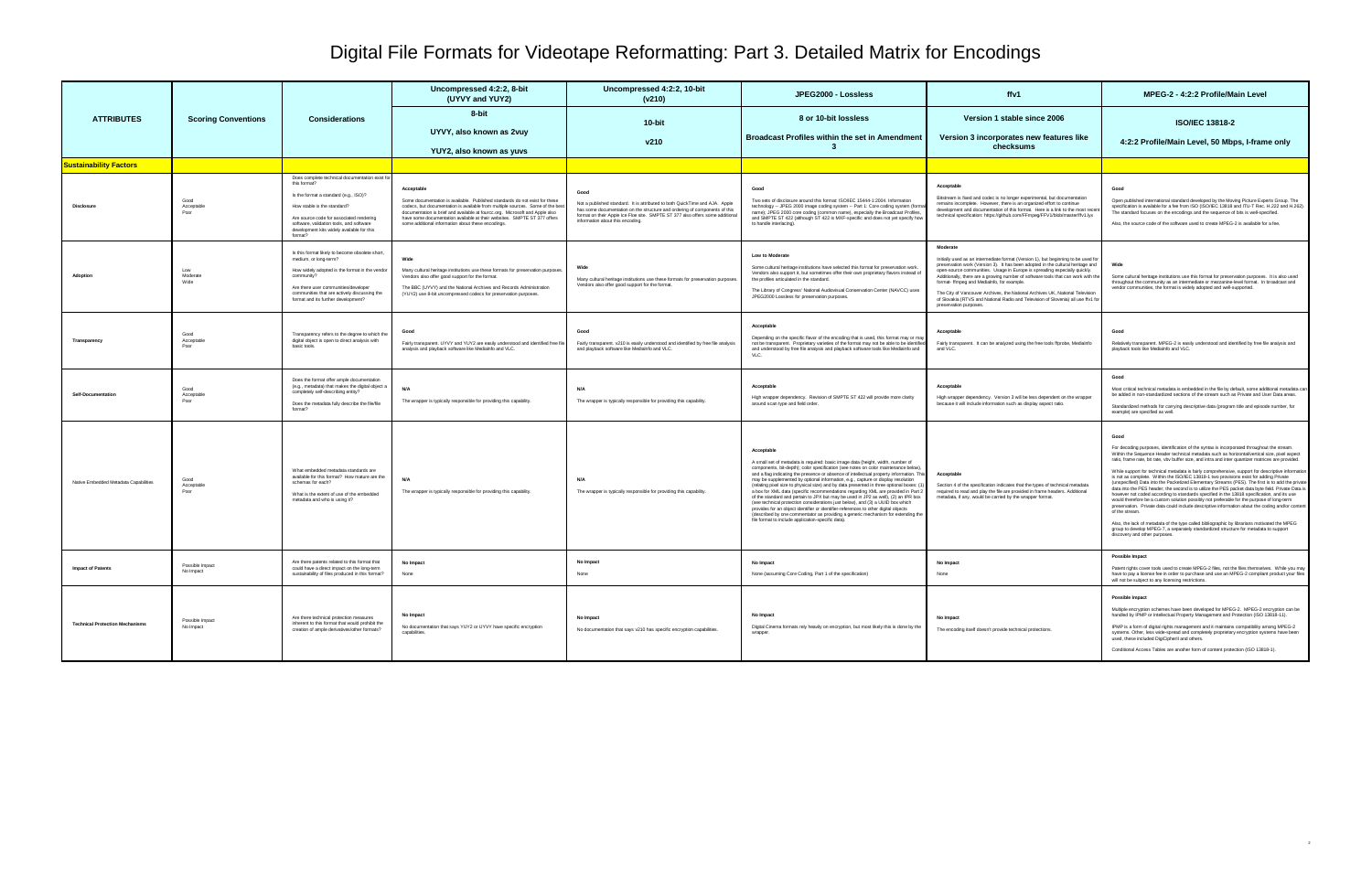|                                                                         |                                                                                                                                                                                                |                                                                                                                                                                                                                           | Uncompressed 4:2:2, 8-bit<br>(UYVY and YUY2)                                                                                                                                                                                    | Uncompressed 4:2:2, 10-bit<br>(v210)                                                                                                                                                                                                                                                            | JPEG2000 - Lossless                                                                                                                                                                                                                                               | ffv1                                                                                                                                                                                                                                                                     | MPEG-2 - 4:2:2 Profile/Main Level                                                                                                                                                                                              |
|-------------------------------------------------------------------------|------------------------------------------------------------------------------------------------------------------------------------------------------------------------------------------------|---------------------------------------------------------------------------------------------------------------------------------------------------------------------------------------------------------------------------|---------------------------------------------------------------------------------------------------------------------------------------------------------------------------------------------------------------------------------|-------------------------------------------------------------------------------------------------------------------------------------------------------------------------------------------------------------------------------------------------------------------------------------------------|-------------------------------------------------------------------------------------------------------------------------------------------------------------------------------------------------------------------------------------------------------------------|--------------------------------------------------------------------------------------------------------------------------------------------------------------------------------------------------------------------------------------------------------------------------|--------------------------------------------------------------------------------------------------------------------------------------------------------------------------------------------------------------------------------|
| <b>ATTRIBUTES</b>                                                       | <b>Scoring Conventions</b>                                                                                                                                                                     | <b>Considerations</b>                                                                                                                                                                                                     | 8-bit                                                                                                                                                                                                                           | 10-bit                                                                                                                                                                                                                                                                                          | 8 or 10-bit lossless                                                                                                                                                                                                                                              | Version 1 stable since 2006                                                                                                                                                                                                                                              | <b>ISO/IEC 13818-2</b>                                                                                                                                                                                                         |
|                                                                         |                                                                                                                                                                                                |                                                                                                                                                                                                                           | UYVY, also known as 2vuy                                                                                                                                                                                                        | v <sub>210</sub>                                                                                                                                                                                                                                                                                | <b>Broadcast Profiles within the set in Amendment</b><br>-3                                                                                                                                                                                                       | Version 3 incorporates new features like<br>checksums                                                                                                                                                                                                                    | 4:2:2 Profile/Main Level, 50 Mbps, I-frame only                                                                                                                                                                                |
| <b>Cost Factors</b>                                                     |                                                                                                                                                                                                |                                                                                                                                                                                                                           | YUY2, also known as yuvs                                                                                                                                                                                                        |                                                                                                                                                                                                                                                                                                 |                                                                                                                                                                                                                                                                   |                                                                                                                                                                                                                                                                          |                                                                                                                                                                                                                                |
|                                                                         |                                                                                                                                                                                                |                                                                                                                                                                                                                           | Low                                                                                                                                                                                                                             |                                                                                                                                                                                                                                                                                                 | Medium                                                                                                                                                                                                                                                            | Low                                                                                                                                                                                                                                                                      | Low                                                                                                                                                                                                                            |
| <b>Implementation Cost</b>                                              | High<br>Medium<br>I OW                                                                                                                                                                         | How expensive is it to capture, edit, store and<br>move these files?                                                                                                                                                      | Well-supported and fairly simple. The costs for implementing these formats are<br>typically low.                                                                                                                                | Medium<br>Well-supported, but format does require some additional overhead.                                                                                                                                                                                                                     | Well-supported by commercial tools, but somewhat complicated. Format may<br>require additional costs to implement                                                                                                                                                 | Comes out of the open source community and tools that support it are generally<br>free. The costs for implementing this format are typically low.                                                                                                                        | Well-supported by both free software and commercial tools. The costs for implementing this<br>format are typically low                                                                                                         |
| Cost of Software                                                        | Low= Free<br>Medium= \$500+<br>High= \$1000+                                                                                                                                                   | How much does capture and editing software<br>cost? Is free software available?                                                                                                                                           | Low to Medium<br>Free software such as ffmpeg and VirtualDub can be used to capture and edit<br>UYVY and YUY2 encodings.                                                                                                        | Low to Medium<br>Free software tools such as ffmpeg, VirtualDub and vrecord can capture to<br>v210                                                                                                                                                                                              | Low to High                                                                                                                                                                                                                                                       | Low<br>Some free software tools have been created to capture to ffy1. These include                                                                                                                                                                                      | <b>Low to Medium</b><br>Free software tools can be used to capture and edit MPEG-2.                                                                                                                                            |
|                                                                         | Even though you can capture video with<br>software alone, robust hardware makes<br>capturing video faster and better.                                                                          | (With the exception of VirtualDub, all software<br>must be accompanied by an encoding card.)                                                                                                                              | Many commercial software tools can also capture and edit UYVY and YUY2<br>encodings. The cost can range from moderately inexpensive to fairly pricey.                                                                           | Many commercial software tools can also capture and edit v210. The cost car<br>range from moderately inexpensive to fairly pricey.                                                                                                                                                              | Free software tools such as vrecord can capture to JPEG2000. Commercial<br>software tools that capture to JPEG2000 tend to be fairly pricey.                                                                                                                      | vrecord, the BBC's Ingex system and Austrian National Audio/Video Archive's<br>DVA-Profession system                                                                                                                                                                     | Many commercial software tools can also capture and edit MPEG-2 encodings. The cost can<br>range from moderately inexpensive to fairly pricey.                                                                                 |
|                                                                         | Low=up to \$1000<br>Medium= \$1000+                                                                                                                                                            |                                                                                                                                                                                                                           | Low to Medium                                                                                                                                                                                                                   | Low to Medium                                                                                                                                                                                                                                                                                   | Low to Medium                                                                                                                                                                                                                                                     | Low to Medium<br>It is possible to create this format with generic hardware.                                                                                                                                                                                             |                                                                                                                                                                                                                                |
| Cost of Hardware                                                        | High= \$10000+<br>Even though you can capture video with cheap<br>hardware, more robust hardware makes<br>capturing/editing faster and better.                                                 | How much does capture and editing hardware<br>cost? Are low-cost tools sufficient?                                                                                                                                        | It is possible to capture to these formats with fairly cheap, generic hardware<br>However, you may be able to achieve better performance with more robust<br>hardware.                                                          | It is possible to capture to this format with fairly cheap, generic hardware.<br>However, you may be able to achieve better performance with more robust<br>hardware.                                                                                                                           | Most of the tools used to capture to JPEG2000 will require a fee. The cost can vary<br>from moderate to fairly pricey                                                                                                                                             | Also interesting to note is that of all the lossless codecs, ffv1 requires the least<br>amount of computer resources for transcoding. Specifically, it takes 4-6 times<br>less computing time to transcode from an ffv1 file to a mezzanine or<br>intermediate file type | Low to Medium<br>It is possible to create this format with generic hardware.                                                                                                                                                   |
|                                                                         | High= More than 1 GB per minute<br>Medium= 1 GB per minute<br>Low= Less than 1 GB per minute                                                                                                   |                                                                                                                                                                                                                           | High                                                                                                                                                                                                                            | High<br>These files are large and uncompressed; they will require significant storage                                                                                                                                                                                                           |                                                                                                                                                                                                                                                                   | Medium                                                                                                                                                                                                                                                                   | Low                                                                                                                                                                                                                            |
| <b>Storage Cost</b>                                                     | For additional frame of reference:<br>1 hour of uncompressed 10-bit = 94 GB<br>1 hour of uncompressed 8-bit =72 GB<br>1 hour of J2K or ffv1 = about 53 GB<br>1 hour of MPEG-2 @ 50Mbps = 23 GB | Are files created in this format usually large,<br>medium, or small in size?                                                                                                                                              | These files are large and uncompressed; they will require significant storage<br>resources.                                                                                                                                     | resources<br>Additionally, v210 is one of the few codecs that actually adds padding bits; it<br>adds 2 bits of padding for every 3 10-bit samples. Because of this 10-bit in v21<br>takes 33% more storage space than raw 8-bit, even more than the presumed<br>20% increase from 8 to 10-bits. | These files are losslessly compressed so they will require slightly less storage.                                                                                                                                                                                 | These files are losslessly compressed so they will require slightly less storage                                                                                                                                                                                         | These files use lossy compression and will take up significantly less space than uncompressed<br>or lossless compression                                                                                                       |
|                                                                         | High= More than real-time<br>Medium= Real-time<br>Low= Less than real-time                                                                                                                     |                                                                                                                                                                                                                           |                                                                                                                                                                                                                                 |                                                                                                                                                                                                                                                                                                 |                                                                                                                                                                                                                                                                   |                                                                                                                                                                                                                                                                          |                                                                                                                                                                                                                                |
| <b>Network Cost</b>                                                     | These costs may be more sensitive to scale of<br>throughput than to size of the files.                                                                                                         | Does the transfer of files in this format affect<br>performance of internal networks to the point<br>where it would cost more to implement this                                                                           | High<br>These files are large and may slowdown or overwhelm internal networks                                                                                                                                                   | High<br>These files are large and may slowdown or overwhelm internal networks.                                                                                                                                                                                                                  | Mediun<br>These files use lossless compression and will probably transfer in about real-time.                                                                                                                                                                     | Medium<br>These files use lossless compression and will probably transfer in about real-                                                                                                                                                                                 | Low<br>These files use lossy compression and will probably transfer at rates faster than real-time.                                                                                                                            |
|                                                                         | We are assuming an average network<br>infrastructure, probably GigE with close to<br>1Gbps throughput.                                                                                         | format?                                                                                                                                                                                                                   |                                                                                                                                                                                                                                 |                                                                                                                                                                                                                                                                                                 |                                                                                                                                                                                                                                                                   | time.                                                                                                                                                                                                                                                                    |                                                                                                                                                                                                                                |
| <b>System Implementation</b><br><b>Factors (Full Lifecycle)</b>         |                                                                                                                                                                                                |                                                                                                                                                                                                                           |                                                                                                                                                                                                                                 |                                                                                                                                                                                                                                                                                                 |                                                                                                                                                                                                                                                                   |                                                                                                                                                                                                                                                                          |                                                                                                                                                                                                                                |
|                                                                         |                                                                                                                                                                                                | Given all of the system implementation factors<br>how hard is it to implement this format?                                                                                                                                |                                                                                                                                                                                                                                 |                                                                                                                                                                                                                                                                                                 |                                                                                                                                                                                                                                                                   |                                                                                                                                                                                                                                                                          |                                                                                                                                                                                                                                |
| Level of difficulty/complexity to implement                             | Medium<br>Low                                                                                                                                                                                  | What is the level of effort associated with the<br>implementation of this format?<br>Are there special requirements for this format<br>that would change the nominal workflow for<br>digitization/information life cycle? | Low<br>Fairly easy to implement. Both commercial and free software tools offer<br>consistent support for a variety of tasks including playback, metadata<br>manipulation and transcoding.                                       | Low<br>Fairly easy to implement. Both commercial and free software tools offer<br>consistent support for a variety of tasks including playback, metadata<br>manipulation and transcoding.                                                                                                       | Lingering issues with interoperability and a range of proprietary implementations of<br>this format are problematic. Commercial software tools will probably be required and<br>may support only limited flavors of the format.                                   | Medium<br>Well-supported and understood in the open source community. The cultural<br>heritage community is gaining familiarity with the format and commercial<br>vendors are beginning to release tools to support it.                                                  | Many tools support the MPEG-2 encoding. More advanced features will require the use of<br>commercial tools.                                                                                                                    |
| <b>Technical Complexity of Toolsets</b>                                 | Medium<br>Low                                                                                                                                                                                  | Are the tools command-line meant for engineers<br>or GUI-centered applications accessible to the<br>average user?                                                                                                         | Low<br>Tools are well-developed and typically run from a GUI.                                                                                                                                                                   | Low<br>Tools are well-developed and typically run from a GUI.                                                                                                                                                                                                                                   | Mediun<br>Format is somewhat complex and will require specialized tools. Familiarity with the<br>format will be required to successfully implement it.                                                                                                            | Medium<br>Some tools require technical expertise. They may run from a command-line<br>instead of a GUI and may require less common platforms such as Linux.<br>Commercials tools that are easier to implement are becoming more numerous<br>also                         | Low<br>Familiarity with this format will facilitate successful implementation. Tools that support this<br>format are well-developed and typically run from a GUI.                                                              |
| Availability of Tools for:                                              | Wide availability                                                                                                                                                                              | Are there tools available for this format?                                                                                                                                                                                | <b>Wide Availability</b>                                                                                                                                                                                                        | <b>Wide Availability</b>                                                                                                                                                                                                                                                                        | <b>Moderate Availability</b>                                                                                                                                                                                                                                      | <b>Wide Availability</b>                                                                                                                                                                                                                                                 | <b>Wide Availability</b>                                                                                                                                                                                                       |
| Rendering/playback<br>Editing                                           | Moderate availability<br>Limited availability                                                                                                                                                  | What is the mix of free software and comme<br>tools?                                                                                                                                                                      | Good support from free software tools including VLC. Commercial software<br>usually supports this format as well.                                                                                                               | Good support from free software tools including VLC. Commercial software<br>usually supports this format as well.                                                                                                                                                                               | Some tools are available, but support varies due to lingering issues with<br>interoperability. The majority of tools available for this format are commercial.                                                                                                    | Good support from free software tools including VLC and ffplay. Commercial<br>tools increasingly support the ffv1 codec.                                                                                                                                                 | Good support from free software tools including VLC.                                                                                                                                                                           |
|                                                                         |                                                                                                                                                                                                | Are there tools available for this format?                                                                                                                                                                                | <b>Wide Availability</b>                                                                                                                                                                                                        | <b>Wide Availability</b>                                                                                                                                                                                                                                                                        |                                                                                                                                                                                                                                                                   |                                                                                                                                                                                                                                                                          | <b>Wide Availability</b>                                                                                                                                                                                                       |
| Availability of Tools for:<br>Metadata extraction                       | Wide availability<br>Moderate availability                                                                                                                                                     | What is the mix of free software and commero<br>tools?                                                                                                                                                                    | Good support for metadata extraction from free software tools including<br><i>AediaInfo</i>                                                                                                                                     | Good support for metadata extraction from free software tools including<br>MediaInfo                                                                                                                                                                                                            | <b>Moderate Availability</b><br>Some tools are available, but support varies due to lingering issues with                                                                                                                                                         | <b>Wide Availability</b><br>Good support for metadata embedding and extraction from free software tools                                                                                                                                                                  | Good support for metadata extraction from free software tools including MediaInfo.                                                                                                                                             |
| Metadata embedding                                                      | Limited availability                                                                                                                                                                           | What level of effort is necessary in order to<br>extract or embed metadata?                                                                                                                                               | Support for metadata embedding depends on the wrapper in use.                                                                                                                                                                   | Support for metadata embedding depends on the wrapper in use.                                                                                                                                                                                                                                   | interoperability. The majority of tools available for this format are commercial.                                                                                                                                                                                 | including ffmpeg. Commercial tools increasingly support the ffv1 codec.                                                                                                                                                                                                  | Support for metadata embedding will probably require commercial tools.                                                                                                                                                         |
|                                                                         |                                                                                                                                                                                                | Are there tools available for this format?                                                                                                                                                                                | <b>Wide Availability</b>                                                                                                                                                                                                        | <b>Wide Availability</b>                                                                                                                                                                                                                                                                        | <b>Moderate Availability</b>                                                                                                                                                                                                                                      | <b>Moderate Availability</b>                                                                                                                                                                                                                                             | <b>Wide Availability</b>                                                                                                                                                                                                       |
| Availability of Tools for:                                              | Wide availability<br>Moderate availability<br>Limited availability                                                                                                                             | What is the mix of free software and commero<br>tools?                                                                                                                                                                    | Relatively easy to create derivatives and new preservation formats. A good mix<br>of free and commercial software tools can transcode from this format. ffmpeg is                                                               | Relatively easy to create derivatives and new preservation formats. A good mi:<br>of free software and commercial tools support transcodes from this format.                                                                                                                                    | Some tools are available, but support varies due to lingering issues with                                                                                                                                                                                         | Free software tools like ffmpeg could easily create derivatives and new<br>preservation formats if there is the technical knowledge and experience to use                                                                                                                | Relatively easy to create derivatives and new preservation formats. A good mix of free software<br>and commercial tools support transcodes from this format. ffmpeg is an example of an free                                   |
| Transcoding                                                             |                                                                                                                                                                                                | What level of effort is necessary in order to<br>transcode?                                                                                                                                                               | an example of a free tool that can perform these transcodes.                                                                                                                                                                    | ffmpeg is an example of a free tool that can perform these transcodes.                                                                                                                                                                                                                          | interoperability. The majority of tools available for this format are commercial.                                                                                                                                                                                 | the command line interface. Commercial tools increasingly support ffv1 as well.                                                                                                                                                                                          | software tool that can perform these transcodes.                                                                                                                                                                               |
| Availability of Tools to:                                               | Wide availability                                                                                                                                                                              | How easy is it to ensure that you are producin                                                                                                                                                                            | <b>Wide Availability</b>                                                                                                                                                                                                        | <b>Wide Availability</b>                                                                                                                                                                                                                                                                        | <b>Wide Availability</b>                                                                                                                                                                                                                                          | <b>Wide Availability</b>                                                                                                                                                                                                                                                 | <b>Wide Availability</b>                                                                                                                                                                                                       |
| Measure Compliance with Institutional<br>Specifications                 | Moderate availability<br>Limited availability                                                                                                                                                  | a file that conforms to your institutional<br>specifications?                                                                                                                                                             | Free software tools like MediaInfo and AVI MetaEdit can extract technical<br>metadata which can be compared against institutional specs. Commercial tools<br>can also do this work                                              | Free software tools like MediaInfo can extract technical metadata which can be<br>compared against institutional specs. Commercial software tools can also do<br>this work.                                                                                                                     | Free software tools like MediaInfo can extract technical metadata which can be<br>compared against institutional specs. Commercial software tools can also do this                                                                                                | Free software tools like MediaInfo and fforobe can extract technical metadata<br>which can be compared against institutional specs. Commercial tools can also<br>do this work.                                                                                           | Free software tools like Medialnfo can extract technical metadata which can be compared<br>against institutional specs. Commercial software tools can also do this work.                                                       |
|                                                                         |                                                                                                                                                                                                |                                                                                                                                                                                                                           | <b>Moderate Availability</b>                                                                                                                                                                                                    | <b>Moderate Availability</b>                                                                                                                                                                                                                                                                    | <b>Moderate Availability</b>                                                                                                                                                                                                                                      | <b>Moderate Availability</b>                                                                                                                                                                                                                                             | <b>Moderate Availability</b>                                                                                                                                                                                                   |
| Availability Tools to:<br>Tools to Evaluate and Monitor Content Quality | Wide availability<br>Moderate availability<br>Limited availability                                                                                                                             | How easy is it to ensure that you are producin<br>a file that conforms to broadcast specifications<br>or other quality measures?                                                                                          | Free software tools like MediaInfo could be used to ensure correct file<br>characteristics. In order to evaluate the quality of the video content, commerc<br>tools will probably be required.                                  | Free software tools like MediaInfo could be used to ensure correct file<br>characteristics. In order to evaluate the quality of the video content, commer<br>software tools will probably be required.                                                                                          | Free software tools like Medialnfo could be used to ensure correct file characteristics<br>In order to evaluate the quality of the video content, commercial tools will probably be<br>required. Support will vary due to lingering issues with interoperability. | Free software tools like MediaInfo and ffprobe could be used to ensure correct<br>file characteristics.                                                                                                                                                                  | Free software tools like MediaInfo could be used to ensure correct file characteristics. In order<br>to evaluate the quality of the video content, commercial software tools will probably be required.                        |
|                                                                         |                                                                                                                                                                                                |                                                                                                                                                                                                                           | Also of note, Bay Area Video Coalition (Bay Area Video Coalition (BAVC)) led a<br>project to develop a free software tool to perform quality control on actual video<br>content. It is available for download at their website. | Also of note, Bay Area Video Coalition (Bay Area Video Coalition (BAVC)) led a<br>project to develop a free software tool to perform quality control on actual video<br>content. It is available for download at their website.                                                                 | Also of note, Bay Area Video Coalition (Bay Area Video Coalition (BAVC)) led a<br>project to develop a free software tool to perform quality control on actual video<br>content. It is available for download at their website.                                   | Also of note, Bay Area Video Coalition (Bay Area Video Coalition (BAVC)) led a<br>project to develop a free software tool to perform quality control on actual video<br>content. It is available for download at their website.                                          | Also of note, Bay Area Video Coalition (Bay Area Video Coalition (BAVC)) led a project to<br>develop a free software tool to perform quality control on actual video content. It is available for<br>download at their website |
| Ease and Accuracy of Format Identification                              | Good                                                                                                                                                                                           | Can the format be identified using                                                                                                                                                                                        | Acceptable                                                                                                                                                                                                                      | Acceptable                                                                                                                                                                                                                                                                                      | Acceptable                                                                                                                                                                                                                                                        | Acceptable                                                                                                                                                                                                                                                               |                                                                                                                                                                                                                                |
| (Defined by JHOVE as the format to which a<br>digital object conforms)  | Acceptable<br>Poor                                                                                                                                                                             | DROID/PRONOM or other tools?                                                                                                                                                                                              | Not supported by free software tools like JHOVE and DROID but is supported<br>by commercial tools                                                                                                                               | Not supported by free software tools like JHOVE and DROID but is supported<br>by commercial tools                                                                                                                                                                                               | Not supported by free software tools like JHOVE and DROID but is supported by<br>commercial tools                                                                                                                                                                 | Not supported by free software identification tools like JHOVE and DROID.                                                                                                                                                                                                | Supported by DROID (x/fmt 385 and 386) as well as commercial tools.                                                                                                                                                            |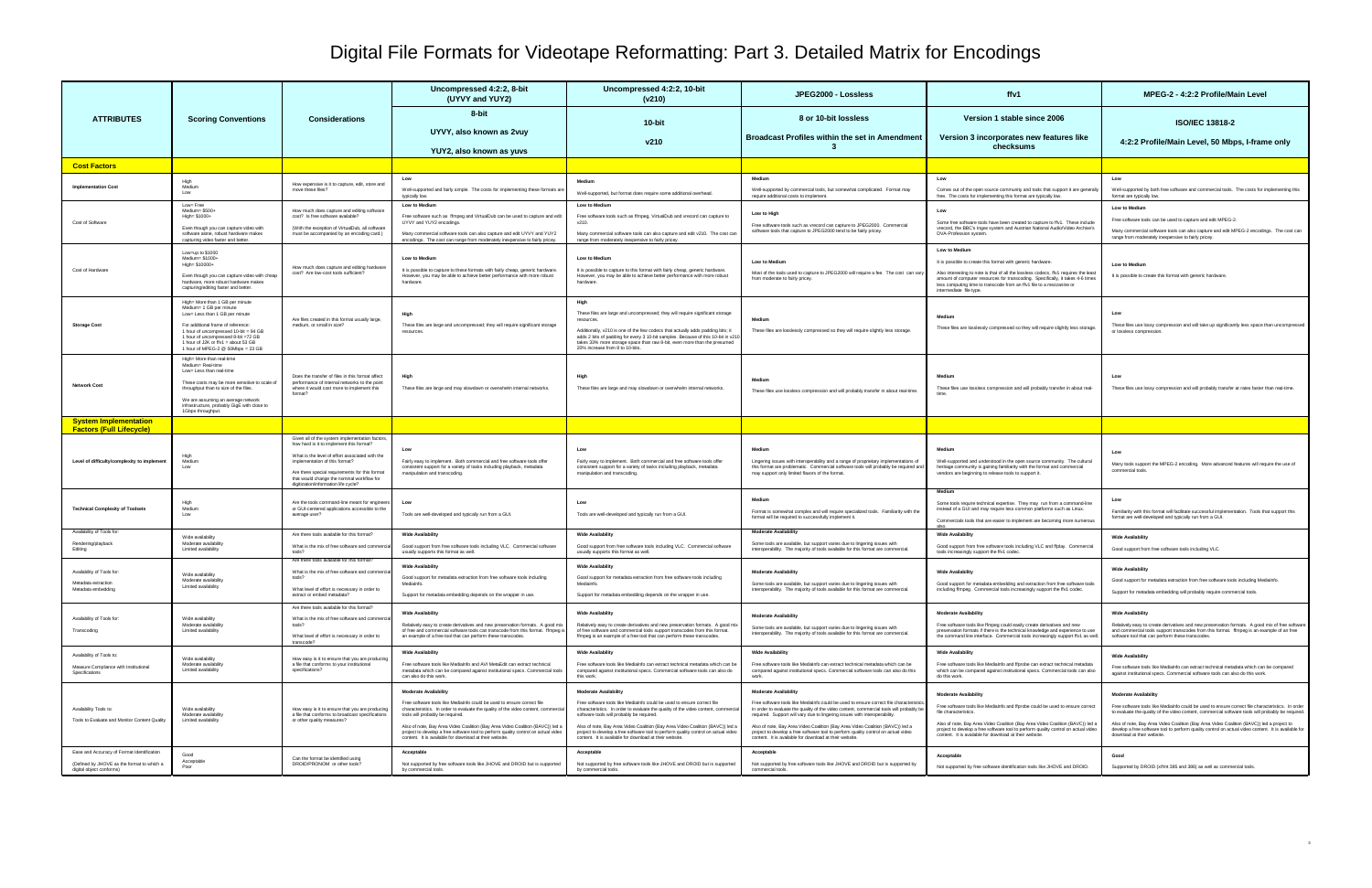4

| <b>ATTRIBUTES</b>                                                                                                                                                                                         | <b>Scoring Conventions</b> | <b>Considerations</b>                                                          | Uncompressed 4:2:2, 8-bit<br>(UYVY and YUY2)                  | Uncompressed 4:2:2, 10-bit<br>(v210)                   | JPEG2000 - Lossless                                                           | ffv1                                                                                 | MPEG-2 - 4:2:2 Profile/Main Level                                         |
|-----------------------------------------------------------------------------------------------------------------------------------------------------------------------------------------------------------|----------------------------|--------------------------------------------------------------------------------|---------------------------------------------------------------|--------------------------------------------------------|-------------------------------------------------------------------------------|--------------------------------------------------------------------------------------|---------------------------------------------------------------------------|
|                                                                                                                                                                                                           |                            |                                                                                | 8-bit<br>UYVY, also known as 2vuy<br>YUY2, also known as yuvs | 10-bit<br>v210                                         | 8 or 10-bit lossless<br><b>Broadcast Profiles within the set in Amendment</b> | Version 1 stable since 2006<br>Version 3 incorporates new features like<br>checksums | <b>ISO/IEC 13818-2</b><br>4:2:2 Profile/Main Level, 50 Mbps, I-frame only |
| Ease and Accuracy of Format Validation<br>(Defined by JHOVE as the level of compliance<br>of a digital object to the specification for its<br>purported format. Validation includes well-<br>formedness.) | Good<br>Acceptable<br>Poor | Does the format specification include concepts<br>and methods for conformance? | Poor<br>There are no tools that can perform this task.        | Poor<br>There are no tools that can perform this task. | Poor<br>There are no tools that can perform this task.                        | Poor<br>There are no tools that can perform this task.                               | Poor<br>There are no tools that can perform this task.                    |